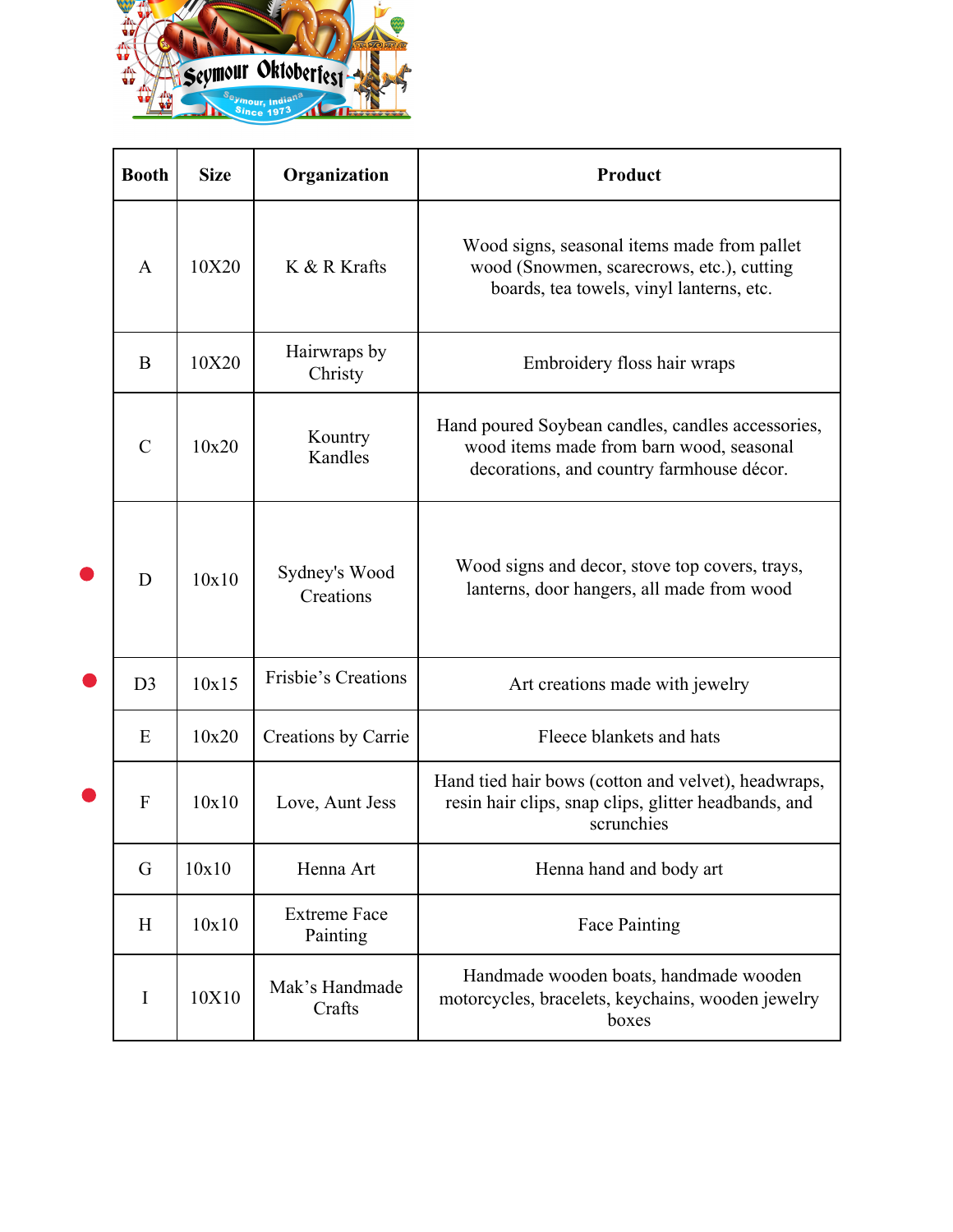| J        | 10x20 | Plain and Simple<br>Enterprises              | Paracord items, rings, pendants, bracelets,<br>superhero capes and masks, watches, key<br>chains, earrings                                                                            |
|----------|-------|----------------------------------------------|---------------------------------------------------------------------------------------------------------------------------------------------------------------------------------------|
| J2       | 10x30 | Alan & Mitzi's<br><b>Farm Creations</b>      | Farm theme home décor, wreaths, signs, flower<br>arrangements, Fall and Christmas home décor, and<br>other handmade items                                                             |
| K        | 10x30 | Sew Vivid Designs                            | Custom embroidered hats and caps                                                                                                                                                      |
| L        | 10x10 | <b>Little Miss</b><br>Hollywood              | Hair bows and accessories, bracelets, head<br>bands, etc.                                                                                                                             |
| M        | 10x10 | Bob and Mary<br>Simpson's<br>Handmade Crafts | Intarsia handmade, homemade quilts, homemade<br>fleece blankets, homemade quilts, misc. home<br>items                                                                                 |
| N        | 10x10 | <b>Blessed Farms</b>                         | Goat milk soaps, lotions including body cream, sugar<br>scrub, beard care items, shampoo, conditioner, body<br>wash gel, bath bombs, lip balm. Hand knit and<br>crocheted bath items. |
| $\Omega$ | 10x10 | Siam Sandals                                 | Handmade sandals from<br>Thailand                                                                                                                                                     |

| $\mathbf{P}$ | 10x15 | The Name<br>Game                   | Personalized name necklaces, rings, bracelets, earrings,<br>dog tags   |
|--------------|-------|------------------------------------|------------------------------------------------------------------------|
|              | 10x15 | <b>MJ</b> Crafts<br>&Designs       | Custom tumble cups, handmade baby clothing and bows,<br>handmade signs |
| $\mathbf R$  | 10x10 | Tie Dye by<br>Ray's                | Tie dyed shirts, sweatshirts, onesies, blankets, etc.                  |
| S            | 10x10 | Clean Your<br>Skin Nature's<br>Way | Handcrafted olive oil soap and fizzy bath bombs                        |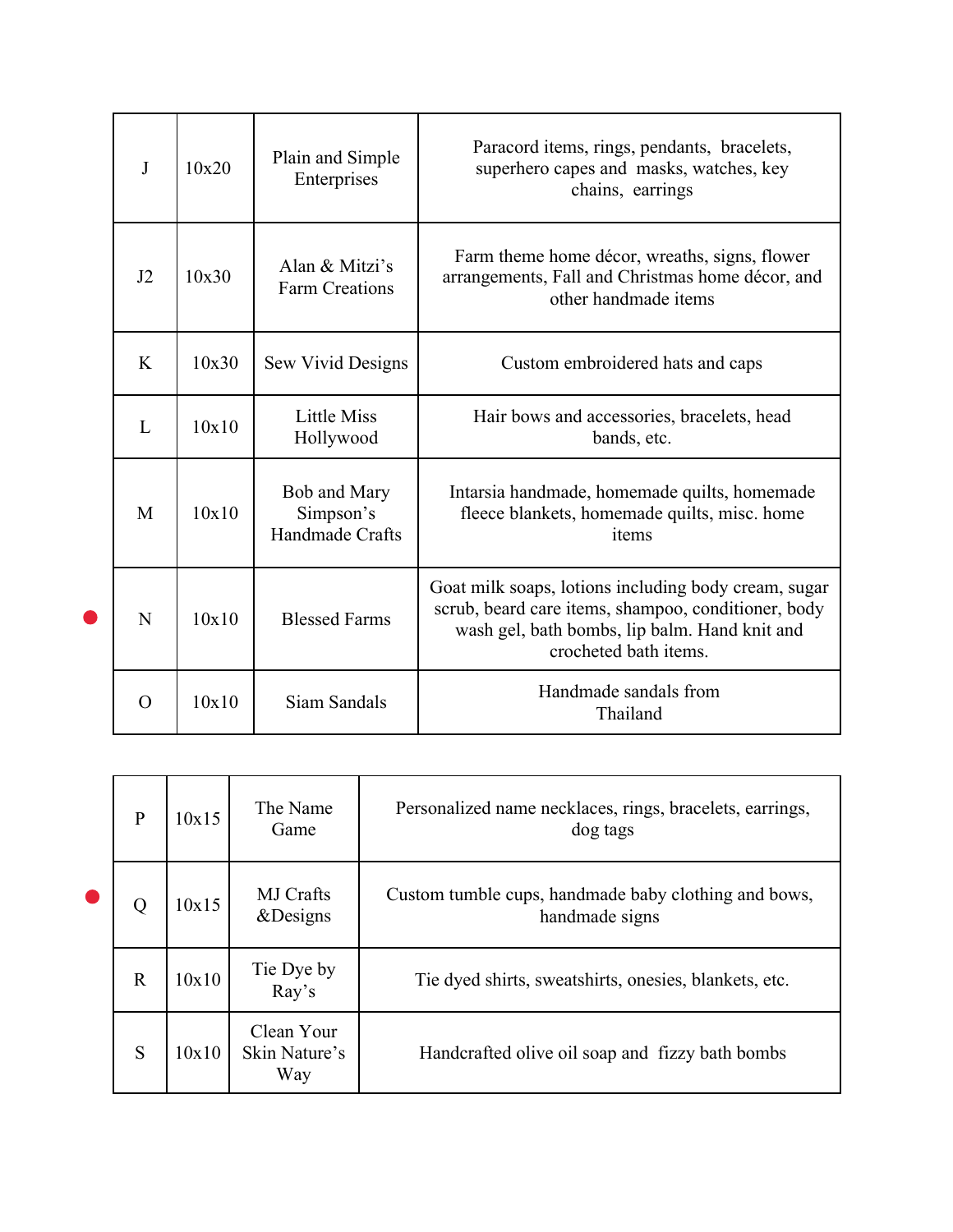|           | $\mathbf T$ | 10x20 | Yarina Arts                    | Wool sweaters and ponchos, dreamcatchers,<br>handmade bracelets and necklaces,<br>bamboo instruments, tapestry, shawls, etc.                                                                                       |
|-----------|-------------|-------|--------------------------------|--------------------------------------------------------------------------------------------------------------------------------------------------------------------------------------------------------------------|
|           | U           | 10x10 | Smith's<br>Beekeeping          | Honey and other beehive<br>products                                                                                                                                                                                |
|           | UU          | 10x10 | Pacey's Peaces                 | Jewelry, self-care products, flipped furniture, wall hangings,<br>bath jars, resin key chains                                                                                                                      |
|           | V           | 10x30 | Peru Crafts                    | All handmade crafts from Peru: ceramic and reed flutes,<br>rag dolls, finger puppets, knickknacks. cloth purses, key<br>chains, wall hangings, ceramic bead necklaces,<br>bracelets, and anklets, toy llamas, etc. |
| $\bullet$ | W           | 10x10 | AJ Creation                    | Handmade & painted dogs, cats, snowmen, signs, jewelry and<br>gnomes most of which I then personalize at the show                                                                                                  |
|           | $\mathbf Y$ | 10x15 | Sakura<br><b>Helping Hands</b> | Paper crafts, fabric works, egg crafts, etc.                                                                                                                                                                       |
|           | Z           | 10x10 | Simply<br>Chaotic              | Hand decorated tumbler cups, mugs, stickers, decals.                                                                                                                                                               |
|           | AA          | 10x20 | Heather<br>LeeAnn<br>Designs   | Children's handmade clothing, children's handmade jewelry<br>and hair accessories, doll clothes and accessories, children's<br>handmade blankets and pillows.                                                      |
|           | <b>BB</b>   | 10x30 | Maria's<br>Sweaters            | Sweaters, dresses, ponchos, etc.                                                                                                                                                                                   |
|           | <b>BBB</b>  | 10x20 | The Country<br>Crafter         | All items are handmade, most custom and/or personalized.<br>From Personalized ornaments, Custom & Personalized<br>Children's Items- * Personalized Birth Stat Elephants, *                                         |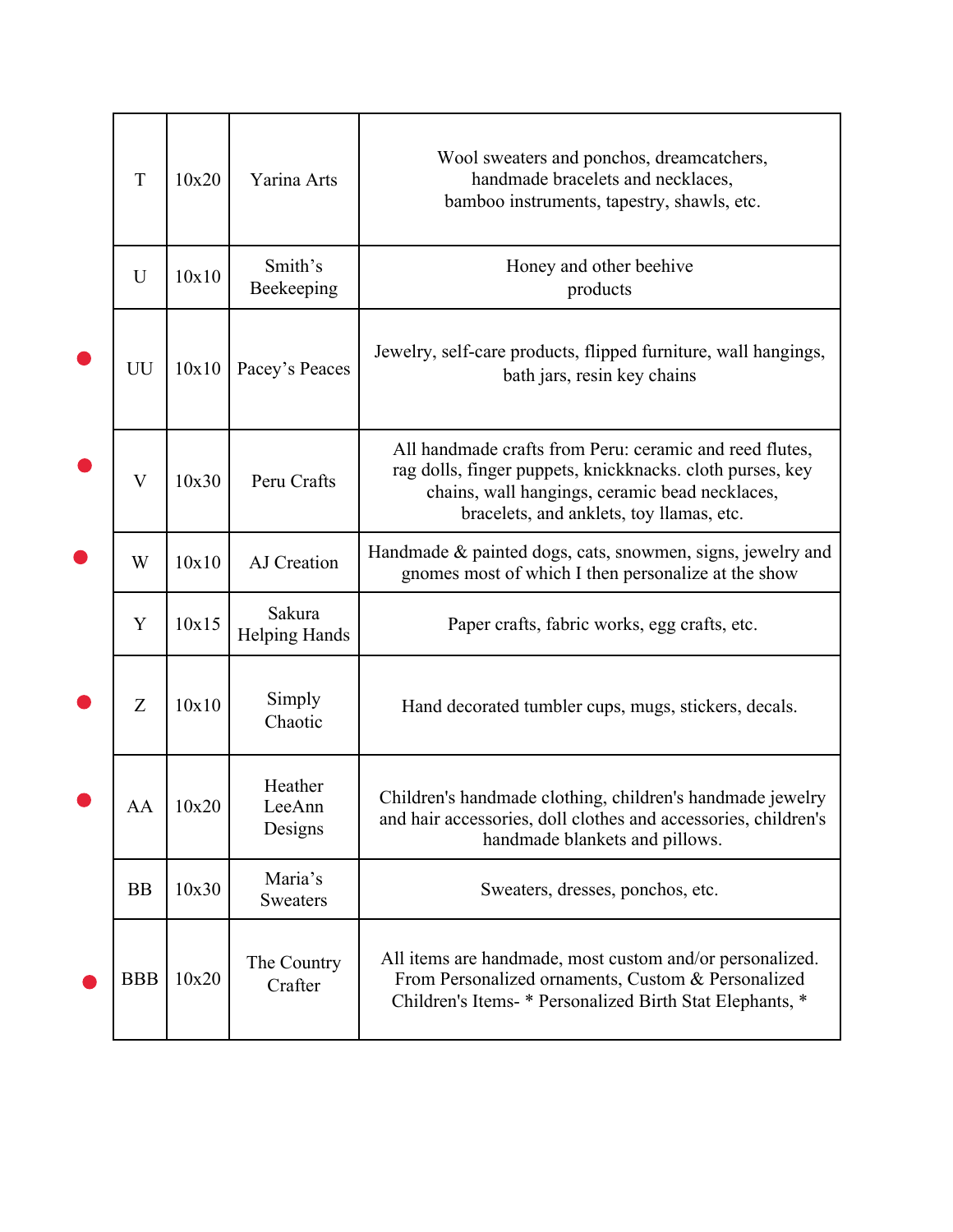| CC | 10x15 | Simply Home<br>Design Co     | Home goods including coffee table trays, small wall sconces,<br>and hand poured soy wax candles and soy wax melts                         |
|----|-------|------------------------------|-------------------------------------------------------------------------------------------------------------------------------------------|
|    | 10x10 | Lovett Road<br>Studio        | Polymer clay earrings, car charm oil diffusers, ceramic items<br>such as mugs, vases, planters, and more.                                 |
| DD | 10x10 | B&B<br>Handmade<br>Creations | Porch Leaner Signs Painted wood signs Decorative posts<br>Wood bead garland Wood trays                                                    |
| EE | 10x20 | Tinytown<br>Pyrography       | Wood burned decor (Main Items sold), filler items - boho<br>crocheted necklaces and bracelets, recycled bottle lamps and<br>tiki torches. |

| FF           | 10x20                                        | Spiritual Legacy<br>Creations   | Men's, women's, and children's hand strung jewelry<br>from all different themes, like Celtic/Viking to<br>Egyptian |
|--------------|----------------------------------------------|---------------------------------|--------------------------------------------------------------------------------------------------------------------|
| $\mathbf{I}$ | 10x10                                        | <b>Summer Monday</b><br>Designs | Macrame jewelry, plant hangers, wall hangings, kids<br>tie-dye                                                     |
| JJ           | 20x60                                        | The Woodsmith                   | Wooden keychains, signs, cedar signs,<br>personalized items                                                        |
| <b>KK</b>    | Crafty Creations with<br>10x10<br><b>SAF</b> |                                 | String art and kits                                                                                                |
| <b>KKK</b>   | 10x10                                        | Lovett Road Studio              | Polymer clay earrings, car charm oil diffusers,<br>ceramic items such as mugs, vases, planters, and<br>more        |
| LL           | 10x20                                        | Me & Mo/ Sugar<br>Coated Candy  | Scarves, necklaces, keychains, bracelets                                                                           |
| <b>MM</b>    | 10x10                                        | Name on Rice                    | Custom made names on rice necklaces and key<br>rings                                                               |
| 00           | 10x20<br><b>Pretty Crafty</b>                |                                 | Wax hands and candle art                                                                                           |